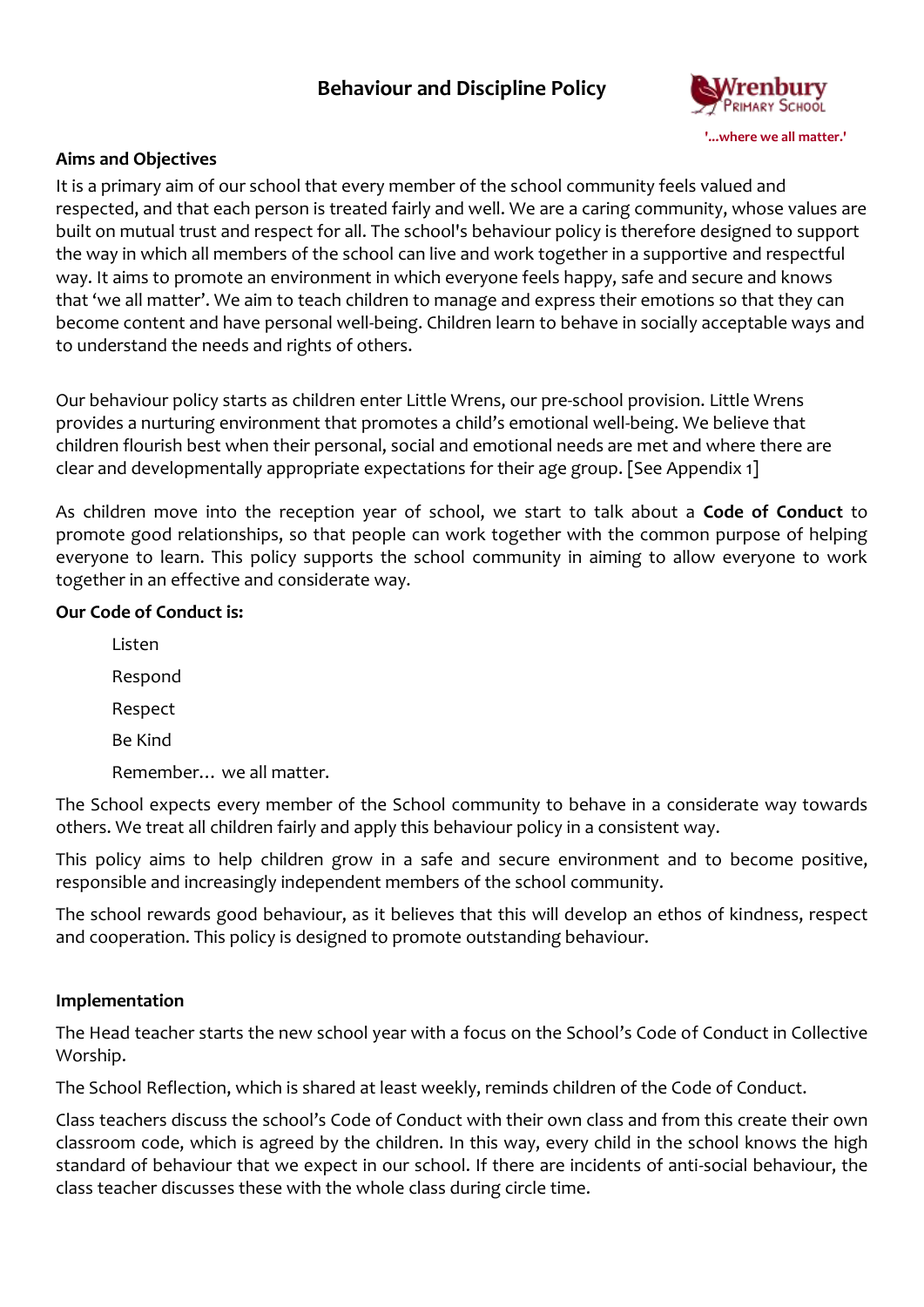All staff in school promote the Code of Conduct both in and out of the classroom and praise children for good role-modelling.

# **Rewards**

We expect outstanding behaviour from our children. Staff praise examples of outstanding behaviour and explain why it is outstanding to children.

Staff also recognise that rewarding outstanding behaviour and learning, in a variety of ways, helps to re-enforce our expectations for some children. To this end:

- Teachers give children team / house points.
- Each week, we nominate two children from each class; one receives a 'Star Learner' certificate and one receives the 'ACHIEVE' certificate.
- The Head-teacher gives out 'Head-teacher Awards' to pupil, who exemplify the School's Code of Conduct in a special way.
- We distribute stickers to our younger children, either for consistent good work or behaviour, or to acknowledge outstanding effort or acts of kindness in school.
- The school acknowledges all the efforts and achievements of children, both in and out of school.

These are all celebrated in the Friday assembly.

# **Sanctions**

The School expects all pupils to adhere to the Code of Conduct and will be on '**green**' for following it. Where a child waivers from this, the following will happen:

- 1. The child will be put on '**yellow'** as a warning with an explanation that their attitude /action is not in line with our high expectations.
- 2. The child is then given a choice a) to improve their behaviour and return to 'green' OR b) to continue with their behaviour and receive a sanction eg. 5 minutes missed playtime.
- 3. Where a child pursues a few episodes of 'yellow' / low level behaviours, the child will be talked to by their class teacher or a well–known adult in school, to unpick the reason for the behaviour. At this point staff begin to ask: 'What is the behaviour saying?' knowing that this may suggest w wellbeing or safeguarding concern. Further sanctions eg a whole playtime missed will be incurred.
- 4. Children who are put on **'red'** are asked to see the Head-teacher (or deputy in her absence) The Head-teacher keeps a record of children who are put on 'red', what the child has done and what consequences / sanctions will be put in place. Discussion takes place between the child, class-teacher and Head-teacher to identify how the child's behaviour hasn't demonstrated that 'we all matter' and to agree steps to improve behaviour. Where a child's behaviour causes offence or hurt to another child or adult, the child's parent/carer will be contacted and the behaviour and sanctions discussed.
- 5. Each child is given a fresh start and begins the new day on 'green'.

If a child misbehaves repeatedly in class, the class teacher keeps a record of all such incidents. In the first instance, the class teacher deals with incidents him/herself in the normal manner. However, if misbehaviour continues, the class teacher seeks help and advice from the Deputy Head / SENDco. It is the practice in school to ask the question, **"What is the behaviour saying**?" and to look at the causes of behaviour and support the child rather than just put in sanctions. The behaviour will be logged as 'Other behaviours' and recorded as an incident on CPOMS.

Where behaviour is a cause for concern, the Head-teacher/Deputy/SEND-co will liaise with external agencies, as necessary, to access advice in order to improve the child's behaviour.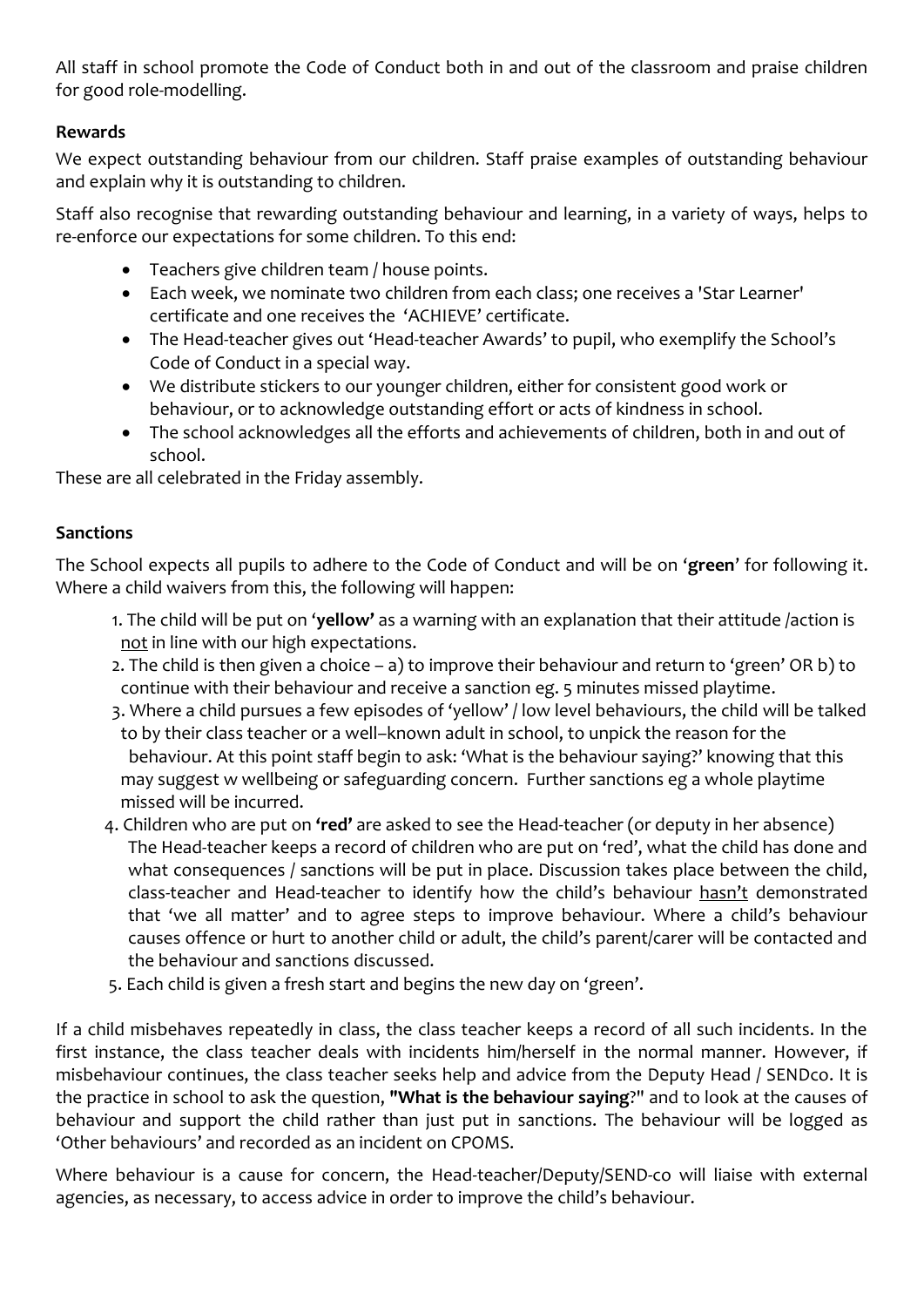The class teacher / Head-teacher will contact a parent if there are concerns about the behaviour or welfare of a child.

The school does not tolerate bullying of any kind. The school promotes an ethos of 'We all matter' and we 'do not give permission' for any child to show disrespect or intolerance to another. If we discover that an act of bullying (of any kind) or intimidation has taken place, we act immediately and in an appropriate manner, to stop any occurrences of such behaviour. We take every opportunity to teach children about respect and responsibility and that all children should feel happy and safe in school and able to learn.

All members of staff are aware of the regulations regarding the use of force by teachers, as set out in DfES Circular 10/98, relating to section 550A of the Education Act 1996: The Use of Force to Control or Restrain Pupils. Staff only intervene physically to restrain children or to prevent injury to a child, or if a child is in danger of hurting him/herself. The actions that we take are in line with government guidelines on the restraint of children. (See also Restraint Policy)

# **The Role of the Class Teacher**

It is the responsibility of the class teacher and /or teaching assistant to consistently adhere to the behaviour policy and follow through their responsibilities:

Policy into practice Building positive behavioural strategies into classroom management Recording yellow and red behaviours on behaviour sheets Giving the behaviour sheets to Head teacher at the end of the week Ensuring appropriate sanctions are given and followed Informing parent and Head-teacher of red behaviours and agreeing sanctions Celebrate positive behaviours

#### **The role of the Head teacher**

It is the responsibility of the headteacher, under the School Standards and Framework Act 1998, to implement the school behaviour policy consistently throughout the school, and to report to governors, when requested, on the effectiveness of the policy. It is also the responsibility of the headteacher to ensure the health, safety and welfare of all children in the school.

The head-teacher supports the staff by implementing the policy, by setting the standards of behaviour, and by supporting staff in their implementation of the policy.

The head-teacher keeps records of all reported serious incidents of misbehaviour.

The head-teacher has the responsibility for giving fixed-term exclusions to individual children for serious acts of misbehaviour. For repeated or very serious acts of anti-social behaviour, the headteacher may permanently exclude a child. These actions are taken only after the school governors have been notified following the LA procedures/protocols.

#### **The Role of Parents**

Our School collaborates actively with parents, so that children receive consistent messages about how to behave at home and at school.

We expect parents to support their child's learning, and to cooperate with the school, as set out in the home–school agreement. We try to build a supportive dialogue between the home and the school, and we inform parents immediately if we have concerns about their child's welfare or behaviour.

If the School has to use reasonable sanctions with a child, we expect parents to support the actions of the school. If parents have any concerns about the way that their child has been treated, they should initially contact the class teacher and then the Head-teacher. If the concern remains, they should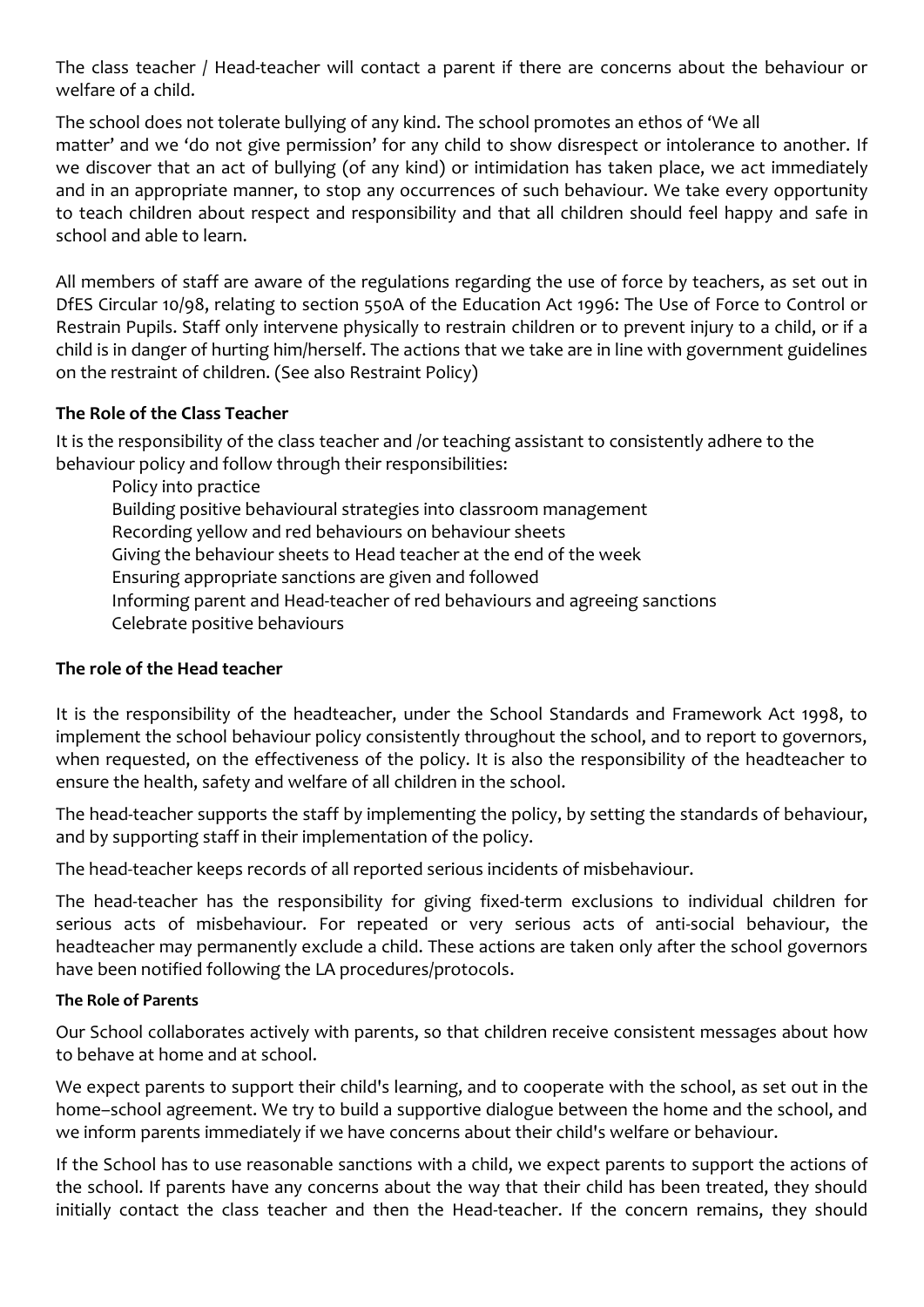contact the school governors. If these discussions cannot resolve the problem, a formal grievance or appeal process can be implemented.

### **The Role of Governors**

The Governing Body has the responsibility of setting down these general guidelines on standards of discipline and behaviour, and of reviewing their effectiveness. The governors support the head-teacher in adhering to these guidelines.

The head-teacher has the day-to-day authority to implement the school's policy on behaviour and discipline, but governors may be consulted.

### **Fixed-Term and Permanent Exclusions**

We do not wish to exclude any child from school, but sometimes this may be necessary. The school has therefore adopted the standard national list of reasons for exclusion, and the standard guidance.

Only the head-teacher (or the acting headteacher) has the power to exclude a child from school. The head-teacher may exclude a child for one or more fixed periods, for up to 45 days in any one school year. In extreme and exceptional circumstances, the head-teacher may exclude a child permanently. It is also possible for the head-teacher to convert a fixed-term exclusion into a permanent exclusion, if the circumstances warrant this.

If the head-teacher excludes a child, s/he informs the parents immediately, giving reasons for the exclusion. At the same time, the head-teacher makes it clear to the parents that they can, if they wish, appeal against the decision to the governing body. The school informs the parents how to make any such appeal.

The head-teacher informs the LA and the governing body about any permanent exclusion, and about any fixed-term exclusions.

The Governing Body itself cannot either exclude a child or extend the exclusion period made by the head-teacher.

The Governing Body will constitute a discipline committee which is made up of between three and five members should the need arise. This committee considers any exclusion appeals on behalf of the governors.

When an appeals panel meets to consider an exclusion, they consider the circumstances under which the child was excluded, consider any representation by parents and the LA, and consider whether the child should be reinstated.

If the Governors' appeals panel decides that a child should be reinstated, the head-teacher must comply with this ruling.

# **Reasons for Fixed-term or Permanent Exclusions**

Where a child's behaviour is considered as a **serious act of misbehaviour** or a child displays **repeated or very serious acts of anti-social behaviour** fixed-term or permanent exclusions will be applied.

The School will take very seriously **misuse of any substances** such as glue, other solvents, or alcohol. The parents or guardians of any child involved will always be notified. Any child who deliberately brings substances into school for the purpose of misuse will be punished by a fixed-term exclusion. If the offence is repeated, the child will be permanently excluded, and the police and social services will be informed. If any child is found to be suffering from the effects of alcohol or other substances, arrangements will be made for that child to be taken home.

It is forbidden for anyone, adult or child, to bring onto the school premises **illegal drugs**. Any child who is found to have brought to school any type of illegal substance will be punished by a temporary exclusion. The child will not be readmitted to the school until a parent or guardian of the child has visited the school and discussed the seriousness of the incident with the head-teacher. If the offence is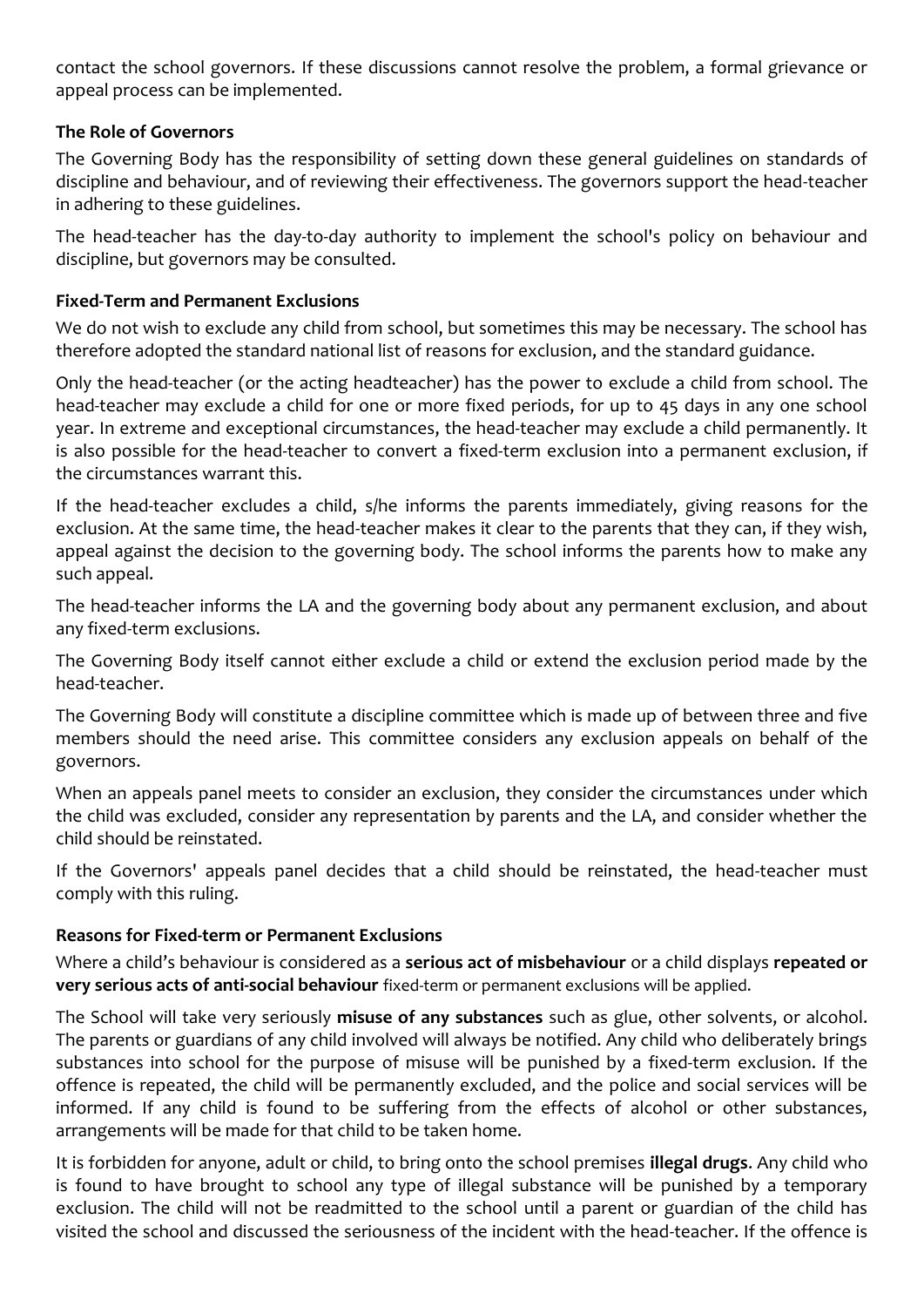repeated, the child will be permanently excluded. If a child is found to have deliberately brought illegal substances into school, and is found to be distributing these to other pupils for money, the child will be permanently excluded from the School. The police and social services will also be informed.

If a child is found to have deliberately brought a **weapon** or item that imitates a weapon to school this will be immediately confiscated and parents informed.

#### **Monitoring and Review**

The head-teacher monitors the effectiveness of this policy on a regular basis. She also reports to the governing body on the effectiveness of the policy and, if necessary, makes recommendations for further improvements.

The head-teacher keeps a record of any child who is suspended for a fixed-term, or who is permanently excluded.

It is the responsibility of the governing body to monitor the rate of suspensions and exclusions, and to ensure that the school policy is administered fairly and consistently. The governing body will pay particular attention to all matters of bullying of any nature including cyber-bullying, homophobia and racism.

Signed: …………………………………………

To be reviewed: Autumn 2022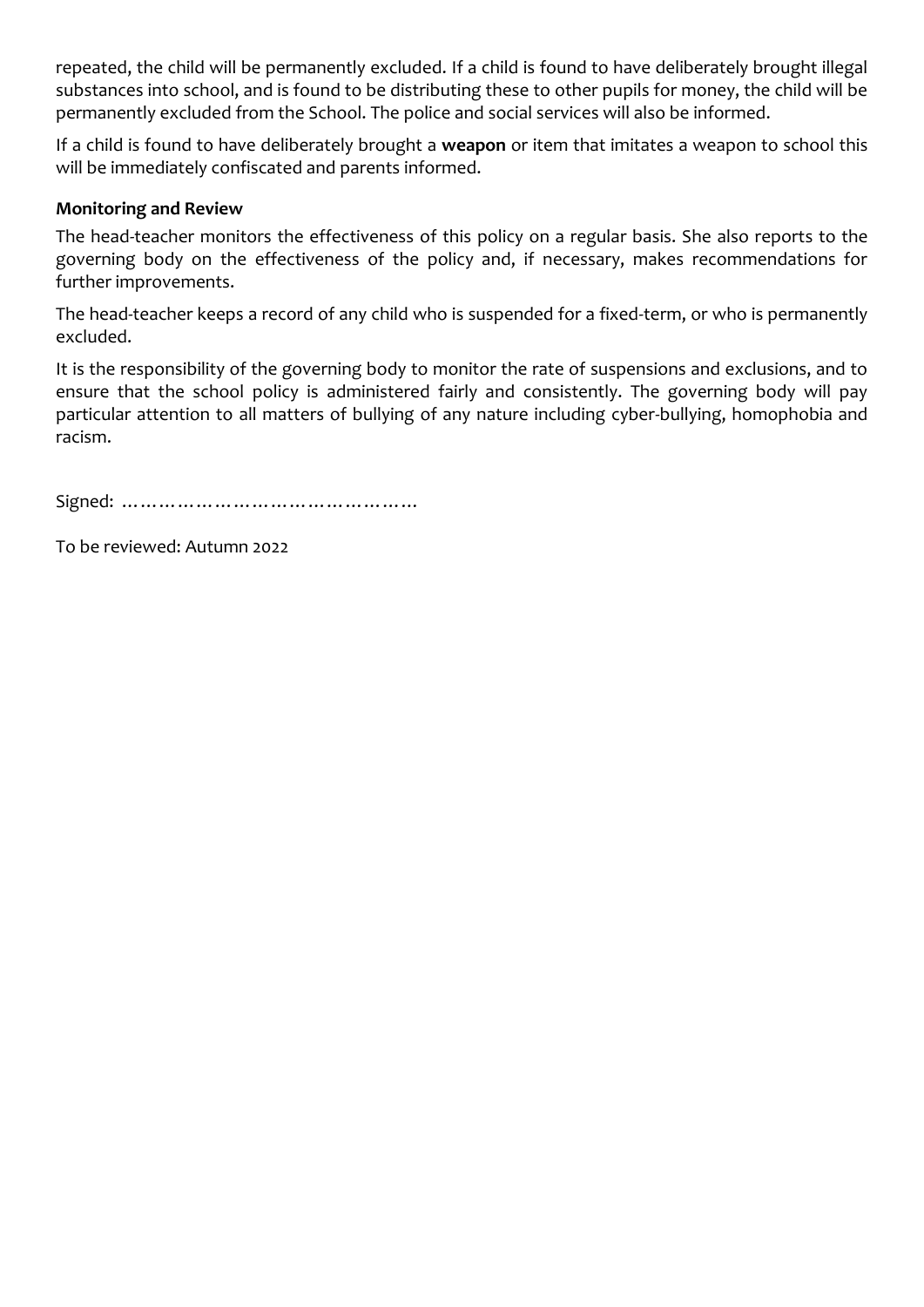Appendix 1

#### **Behaviour at Little Wrens**

### **What are the aspects of personal, social and emotional development that we will promote at Little Wrens?**

- **Self-confidence and self-awareness:** children are confident to try new activities, and say why they like some activities more than others. They are confident to speak in a familiar group, will talk about their ideas, and will choose the resources they need for their chosen activities. They say when they do or don't need help.
- **Managing feelings and behaviour:** children talk about how they and others show feelings, talk about their own and others' behaviour, and its consequences, and know that some behaviour is unacceptable. They work as part of a group or class, and understand and follow the rules. They adjust their behaviour to different situations, and take changes of routine in their stride.
- **Making relationships:** children play co-operatively, taking turns with others. They take account of one another's ideas about how to organise their activity. They show sensitivity to others' needs and feelings, and form positive relationships with adults and other children.' **– EYFS Framework 2018 p.11**

#### **How will we do this in Little Wrens?**

'Providers are responsible for managing children's behaviour in an appropriate way' (EYFS Framework 2018 para 3.52).

- As in every community and in school, it is necessary for the children attending Little Wrens to follow basic rules on behaviour. Certain rules regarding safety MUST be observed and ALL CHILDREN will be expected to follow them. Most rules in Little Wrens serve two needs; they prevent a child from doing something undesirable and, in turn, protect him/her from having something unpleasant done in return.
- Other rules will teach the children at Little Wrens the importance of using equipment correctly and some rules are concerned with common courtesies such as learning to share toys, co-operate with others etc. It is anticipated that every child attending Little Wrens will soon learn what acceptable behaviour in our setting is.

# *What if a child misbehaves?*

- When a child starts Little Wrens he/she may find it difficult to adapt to the rules of our setting initially and will be unwilling to accept Little Wrens discipline. Our policy is to use praise and encouragement. We also reward good behaviour. The sanction for unacceptable behaviour is time out, with a member of staff, from free play, and a talk about the behaviour. If this is a regular occurrence with a child, we will inform the parent/carer of this. It is hoped that by speaking with parents we can work out ways of dealing with any behaviour issues.
- Additionally, each child has a named keyworker who has overall responsibility to support the child's personal, social and emotional development, including issues concerning behaviour. The keyworker is primarily responsible for liaising closely with the child's parents or carers and other staff in our setting.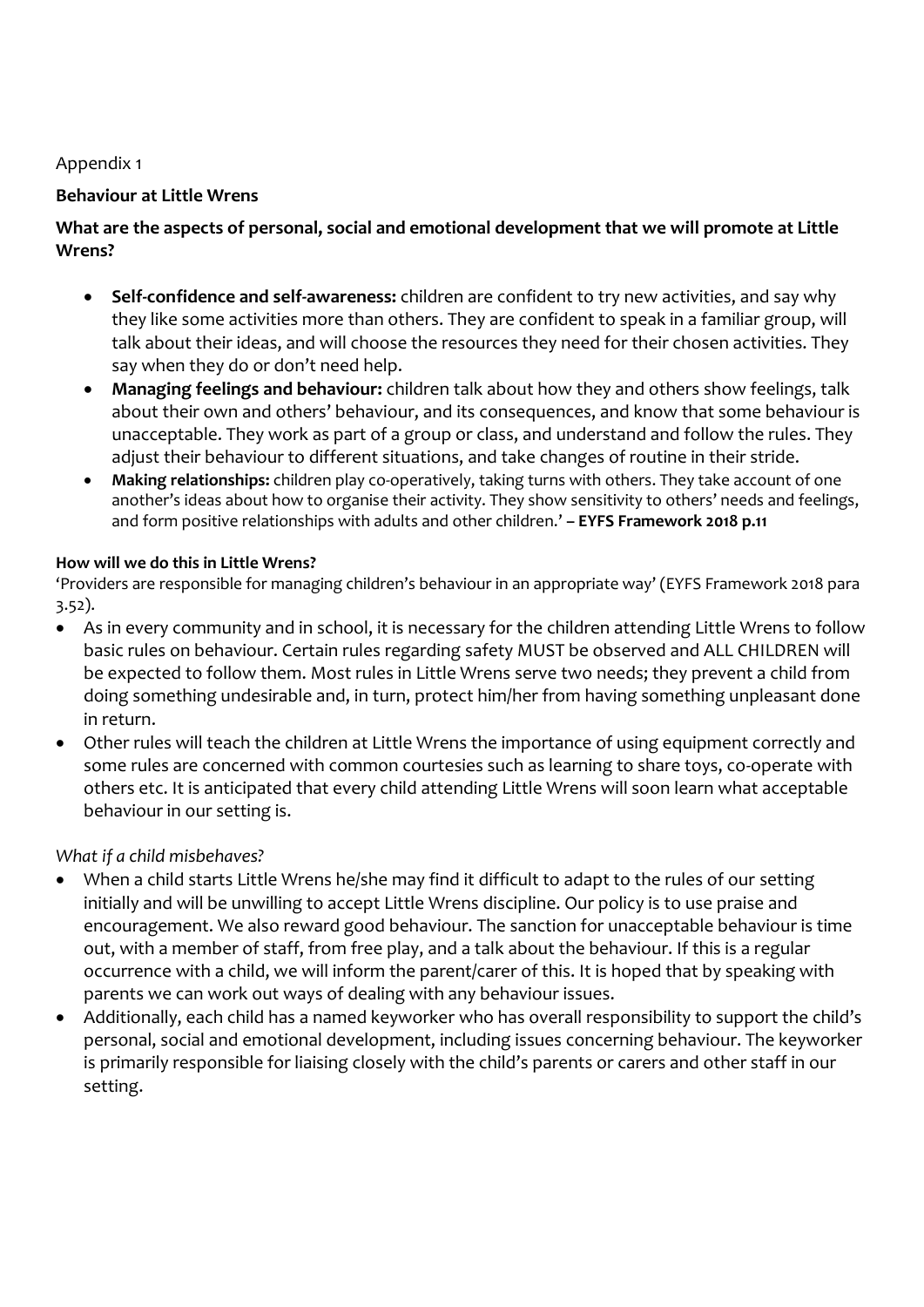Appendix 2

# **Wrenbury Primary School Behaviour System**

# **Code of Conduct**

Listen, Respect, Respond, Be Kind, Remember… we all matter.

At the start of every day every child starts on **GREEN**

If the child misbehaves in any way then a verbal warning is given.

Failure to amend behaviour results in:

### **YELLOW**

Consequence: 5 minutes off break, talk with T/TA about how to amend behaviour and making the right choice.

If poor YELLOW behaviour continues over a period of a few days: child to spoken to by Well-being mentor - 'What is the behaviour saying?'

#### **RED**

Consequence: Parent informed, Deputy or Head-teacher involved and sanction given *Regular occurrence of RED within a short period of time 'What is the behaviour saying?'– external agencies contacted for advice.*

Pupils have the opportunity to move out of the **YELLOW**/**RED** during the next session of the day and could return to **GREEN**.

Every day is a fresh new start for a child.